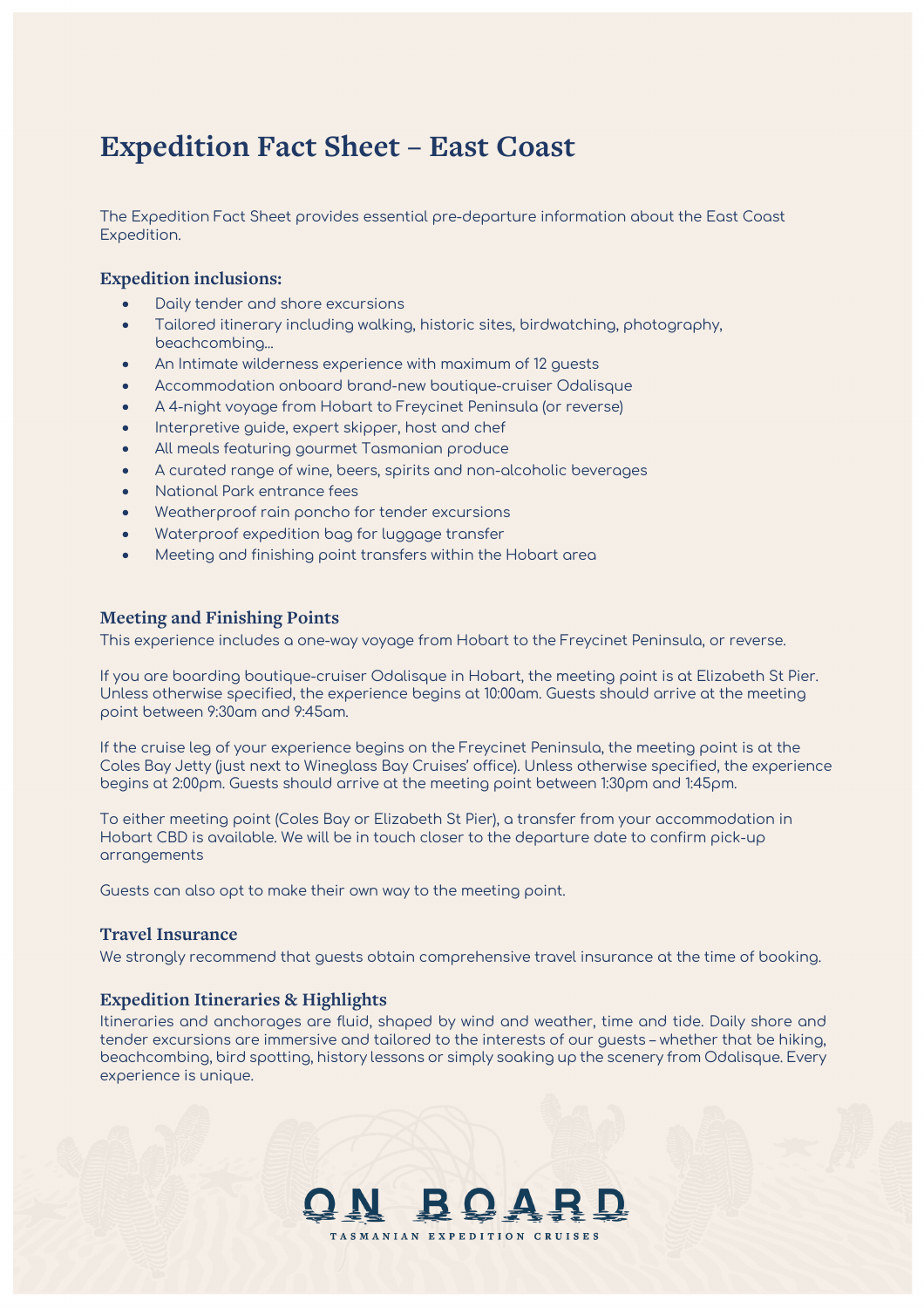To give you an idea of how you might spend your days ashore and afloat, check our [East Coast](https://onboardexpeditions.com.au/east-coast-and-tasman-peninsula/) [highlights.](https://onboardexpeditions.com.au/east-coast-and-tasman-peninsula/)

Upon booking, please advise us of your particular interests in the area so that we may accommodate them.

## **On Board Dining Experience**

Meals are an indulgent culinary experience made from fresh seasonal Tasmanian produce. Our specialist chefs have been borrowed from some of Hobart's top restaurants. Expect perfect picnics, freshly baked cookies pulled from the oven just as hungry hikers return, and flavoursome feasts in what is quite possibly the most remote restaurant in Tasmania.

Choose from a splendid selection of cool climate wines, crisp craft beers, slow-sipping spirits and non-alcoholic beverages. Additional alcoholic beverages, from a top-shelf list, may be purchased on board and charged to your account.

## **COVID-19 Booking Guarantee & Safety Measures**

On Board's COVID-19 [Booking Guarantee](https://onboardexpeditions.com.au/terms-and-conditions/) provides the peace of mind to book your next great adventure, whilst providing the flexibility should travel restrictions or COVID-19 impact your travel arrangements in the future. If COVID-19 directly impacts your capacity to travel, you may postpone your cabin booking for up to 24 months, with no additional charges. See our COVID-19 [Booking](https://onboardexpeditions.com.au/terms-and-conditions/)  [Guarantee](https://onboardexpeditions.com.au/terms-and-conditions/) for more information.

On Board has implemented COVID-19 safety measures to keep our guests and crew safe and well. Our approach includes minimising the risk of COVID-19 positive individuals embarking on expeditions via:

- Vaccination Policy: All guests must be fully vaccinated.
- Testing Protocols: All guests must return a negative Rapid Antigen Test prior to departure.

For more detail, please review our [COVID-19 Safety Measures.](https://onboardexpeditions.com.au/frequently-asked-questions/)

### **Weather**

Tasmania's east coast has a temperate maritime climate. From June to November, mean temperatures range between 6°C and 19°C. It can be moderately cool when windy. As with all of Tasmania, expect a mix of wind, rain, deliciously warm sunshine – and weather conditions that change quickly. Whatever the temperature, Odalisque offers a welcoming and sheltered home in the wilderness.

#### **Luggage**

When packing for your expedition we recommend that all guests pack lightly. For convenience and protection against the elements, On Board provides a waterproof expedition bag made of soft, weatherproof canvas for guest use. The bag is approximately 48cm long with a diameter of 34cm and a capacity of 45l. Guests may also like to bring a small bag or backpack

On Board will make every effort to provide the waterproof expedition bag to guests the day before the experience commences, to allow ample time for repacking. Guests can also choose to transfer their personal belongings into the waterproof expedition bag at the meeting point. Any belongings not travelling with you on the expedition cruise can be left with Hobart staff for safekeeping.

#### **What to Pack**

**Essentials:**

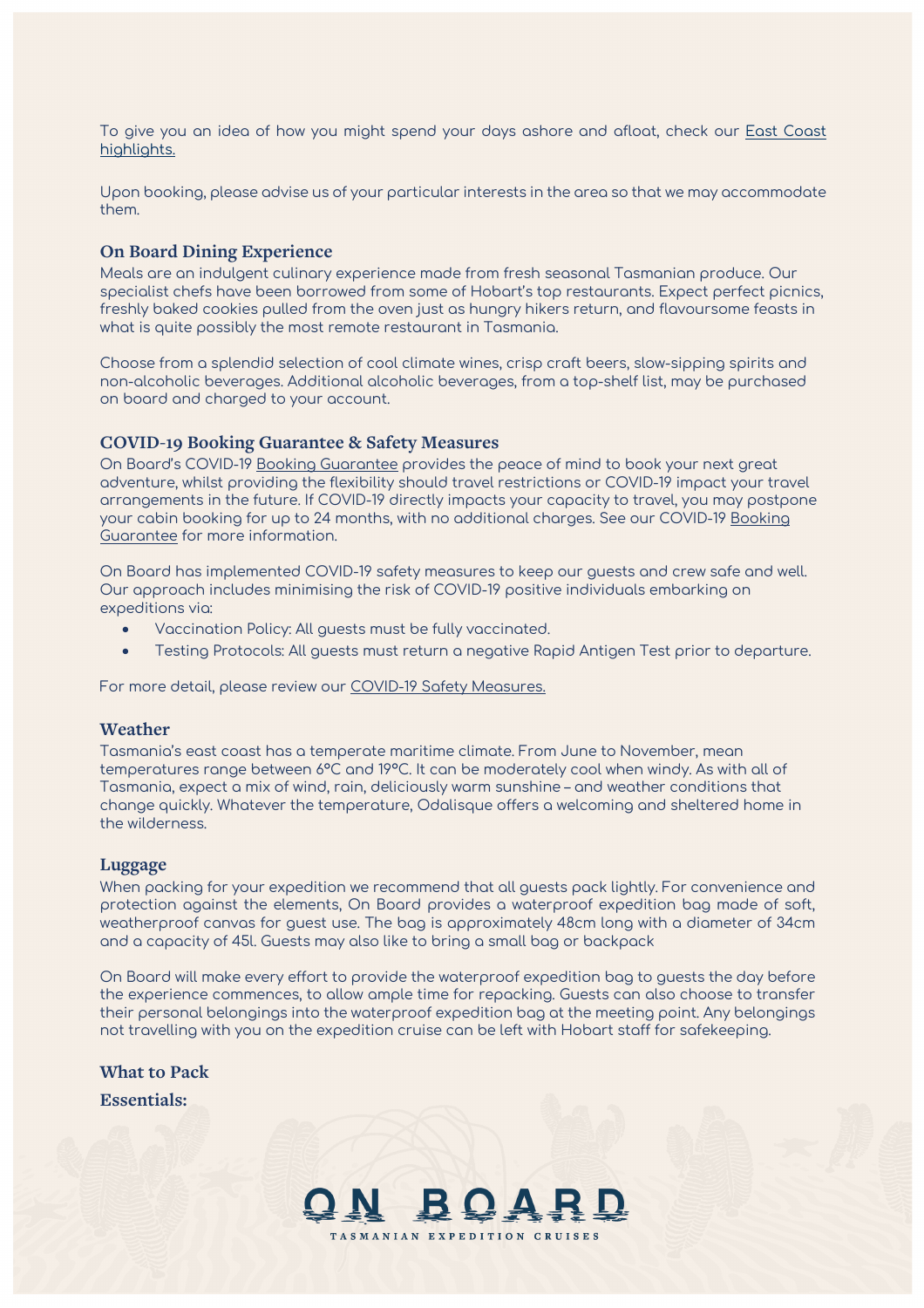- Sturdy hiking boots or walking shoes (please note, some tracks are muddy, rutted and overgrown).
- Shoes suitable for wet beach landings in tender e.g. Crocs or sandals.
- Footwear for wearing aboard Odalisque. Something comfortable, and easy to get on and off e.g. Sneakers or 'boat shoes'. You're also welcome to move around in socks or bare feet, if that's more your style.
- Hat and sunglasses.
- Polar fleece or down jacket.
- Warm thermal layers.
- Raincoat.
- Personal medications.
- Active, comfortable clothes suitable for excursions (from hiking to cruising in the tender) in a range of weather conditions (from hot, sunny and still, to cold, windy and wet).
- Relaxed, casual attire for lounging aboard Odalisque or as a fresh change for dinner.

# **Optional:**

- Bathers (yes, really!).
- Camera.
- Book (there is a small library on board too).
- Day pack.
- Gaiters.
- Waterproof overpants.

## **Aboard the vessel, for your use:**

- Drink bottle (which you can take home with you).
- Weatherproof rain poncho for use on tender excursions.
- Life jacket, first aid & emergency safety equipment.
- A small library with a variety of reference books.
- Bathroom essentials including shampoo, conditioner, body wash, sunscreen & insect repellent.

# **Safety & Medications**

The remote nature of this experience is part of what makes it a great adventure. It also means that we need be prepared for the unexpected. If you are taking any medications, please let us know prior to departure, and bring an extra supply with you. It is also important to advise us of preexisting medical conditions or injuries.

Guest safety is paramount, and our standards, protocols and high level of staff training ensure our visitor and staff safety while visiting remote areas on our main vessel and tenders. Our crew hold wilderness or marine first aid qualifications. An extensive first aid kit, satellite communication, location beacon, marine radio and flare kits are on board.

# **Power & Communications**

There is limited phone reception in Tasmania's coastal waters, with reception patchy at best. We see this as an opportunity to disconnect from the hustle and bustle of everyday life. So put your out of office on and get back to what's really important.